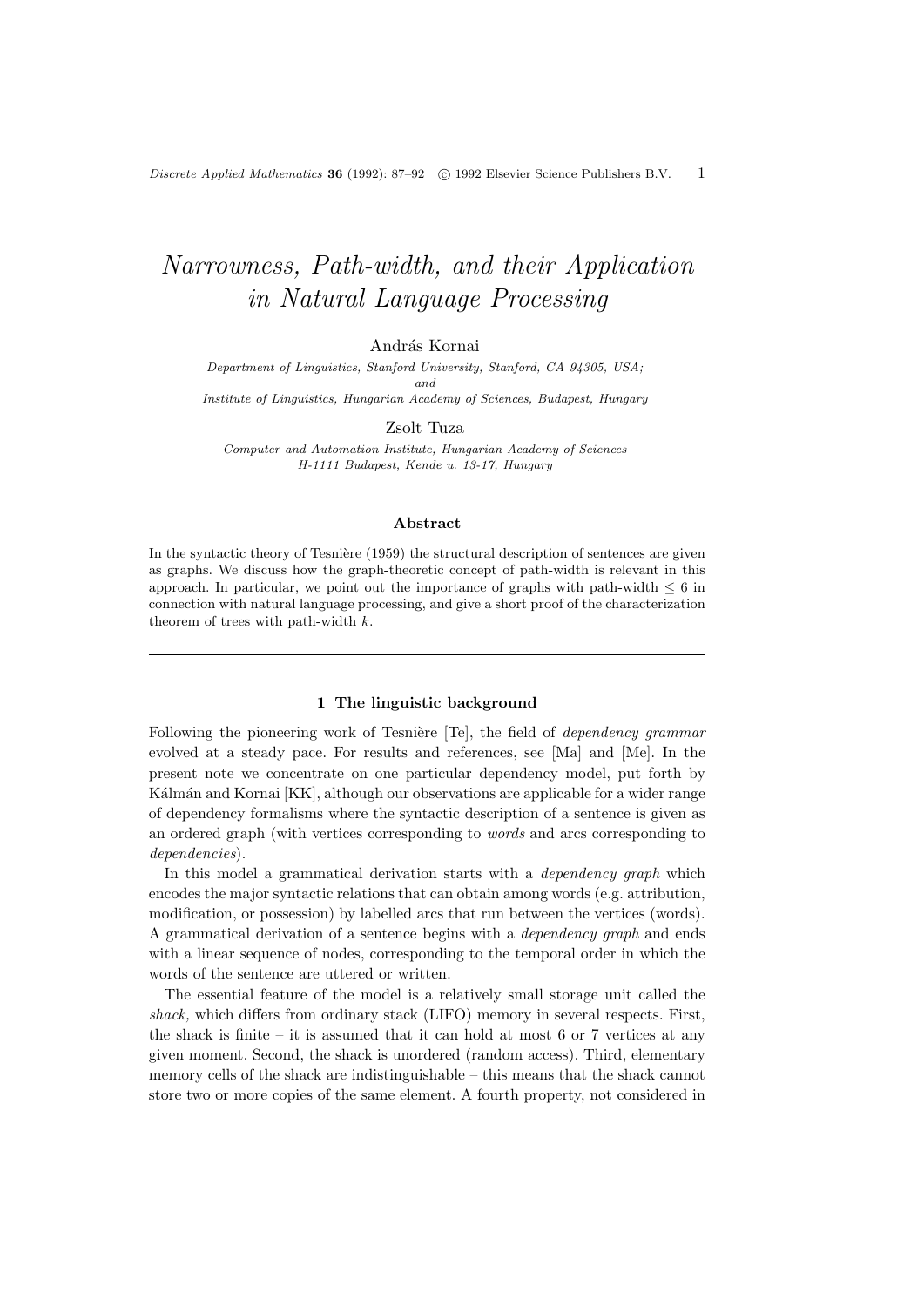this paper, is the "bladder-like" nature of the shack. In modeling the production of actual sentences, the shack hardly ever contains more than 4 items, and research on human sentence production (Yngve [Y], Church [Ch]) suggests that in a realistic model overloading the shack results in the loss of the entire memory content, rather than in the loss of the last element. This property is successfully captured in connectionist symbol manipulation models such as Touretzky and Hinton [TH].

During the derivation the graph is moved from a permanent storage space – which we will call the *inner memory*  $(IM)$  – to the *outer memory*  $(OM)$  via the *shack*. The order in which items are moved from IM to the shack – called in-sequence – or from the shack to  $OM$  – called *out-sequence* – is arbitrary, but the following condition must be met:

STMC (Short Term Memory Constraint) – A vertex can be moved from the shack to OM only if all of the vertices connected to it by an arc are also in the shack or already in OM.

The STMC captures the idea that the structural relations obtaining between those parts of the sentence which are already spoken and those which are not must be ke pt in the short-term memory of the speaker (see Fodor et al. [FBG]). Similarly, in order to understand the full content of the sentence, the listener has to remember (i.e. store in the short-term memory) all words having dependencies to the unspoken part. The bounded capacity of this short-term memory is a special case of the general phenomenon known in psychology as "Miller's Law" [Mi].

#### 2 Narrowness of graphs

We use standard terminology and notation of graph theory. Graphs considered here are undirected, with no loops or multiple edges.

Let us note first that every sequence  $(v_1, \ldots, v_n)$  of the vertices of a graph  $G =$  $(V, E)$ , when viewed as an in-sequence, together with the STMC defines a minimum demand on shack capacity in the following way. In the *i*-th step, put vertex  $v_i$  from the IM into the shack; move all  $v_i (j \leq i)$  with no neighbors  $v_k, k > i$ , from the shack to the OM; then go to the  $(i + 1)$ -st step. The maximum number of vertices in the shack during this process gives a lower bound for the capacity of the shack needed for that particular in-sequence. This maximum, denoted by  $\nu(v_1, \ldots, v_n)$ , will be called the *narrowness* of the in-seque nce in question.

**Definition.** [TK] The narrowness  $\nu(G)$  of a graph  $G = (V, E)$  is the minimum value of  $\nu(v_1,\ldots,v_n)$  taken over all permutations  $(v_1,\ldots,v_n)$  of the vertex set V.

A "dual" version of the definition might be introduced starting with an outsequence  $(w_1, \ldots, w_n)$  as a permutation on V. For each  $v \in V$  there is a smallest subscript *i* such that  $v = w_i$  or *v* is adjacent to  $w_i$ . Putting *v* into the shack just before  $w_i$  is moved to the OM, the largest number of vertices in the shack during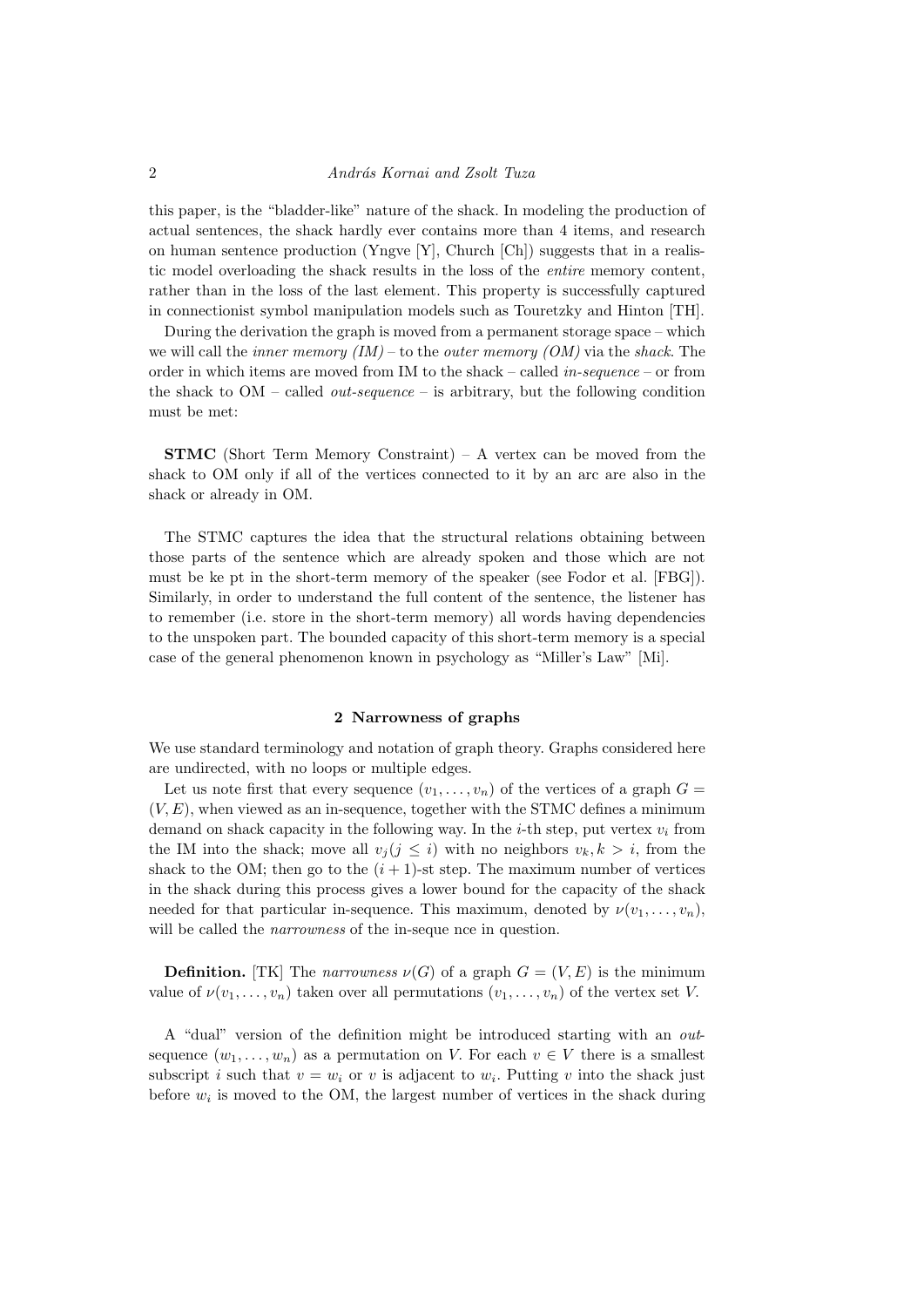this process – called the narrowness of the out-sequence in question – gives a lower bound on the shack capacity needed. The next observation shows, however, that this latter approach leads to the same definition of narrowness.

**Proposition 2.1.** For any graph G, there is an in-sequence of narrowness  $k$  if and only if there is an out-sequence of narrowness k. **Proof.** Observe that the insequence  $(v_1, \ldots, v_n)$  and the out-sequence  $(w_1, \ldots, w_n)$  satisfying  $v_i = w_n + 1 - i$ have the same narrowness.  $\Box$ 

## 3 Related invariants

In this section we point out that narrowness has equivalent interpretations in terms of several graph invariants of a different nature, introduced in the literature. Recall from [RS] that the path-width  $\pi(G)$  of a graph  $G = (V, E)$  is the smallest value  $min_X max_{1 \leq i \leq |X|} |X_i| - 1$ , where the minimum is taken over all "path decompositions" of G. (A path decomposition is a set system  $X = \{X_1, \ldots, X_t\}$  with the following properties:  $\bigcup_{1 \leq i \leq t} X_i = V$ , for every edge  $xy \in E$  there is an i with  $X_i \supset \{x, y\}$ , and for all  $i < j < k, X_j \supset X_i \cap X_k$ . The close relation between narrowness and path-width is expressed in the following statement.

**Proposition 3.1** For every graph G with at least one vertex,  $\nu(G) = \pi(G) + 1$ . **Proof.** To show  $\nu(G) \leq \pi(G) + 1$ , let  $\{X_1, \ldots, X_t\}$  be a path decomposition of width  $\pi(G)$  in G. Putting  $X_i \setminus X_{i-1}$  into the shack and then  $X_i \setminus X_{i+1}$  from the shack to the OM for  $1 \leq i \leq t(X_0 = X_{t+1} = \emptyset)$ , the contents of the shack during this process always are subsets of some  $X_i$ , so that no more than  $\pi(G) + 1$  positions are required in the shack.

To prove  $\pi(G) + 1 \leq \nu(G)$ , let  $(v_1, \ldots, v_n)$  be an in-sequence of narrowness  $\nu(G)$ . Define  $X_i$  as the set of vertices in the shack at the moment when  $v_i$  has just been put there from the IM  $(1 \leq i \leq n)$ . Since each edge appears in the shack in some step, a path decomposition with  $max_{1 \leq i \leq n} |X_i| \leq \nu(G)$  is obtained.  $\Box$ 

The problem of determining  $\nu(G)$  is equivalent or closely related to many others as well, including the "gate matrix layout problem" [O+], vertex and edge separators [L], search number [P], interval thickness [KF], node search number [KP2], and minimum demands in some types of "pebble games", too. Some of those studies were motivated by practical problems in VLSI design and other important applications; for further references, see the recent survey [Mo2] and also [KP1].

# 4 Trees

So far the only general class of graphs for which narrowness is well-characterized is the class of trees (and forests). The importance of the result to be discussed in this section is demonstrated by the fact that its various equivalents and consequences were discovered by many authors independently [Di,EST,Sch,TUK,TK]. Let us note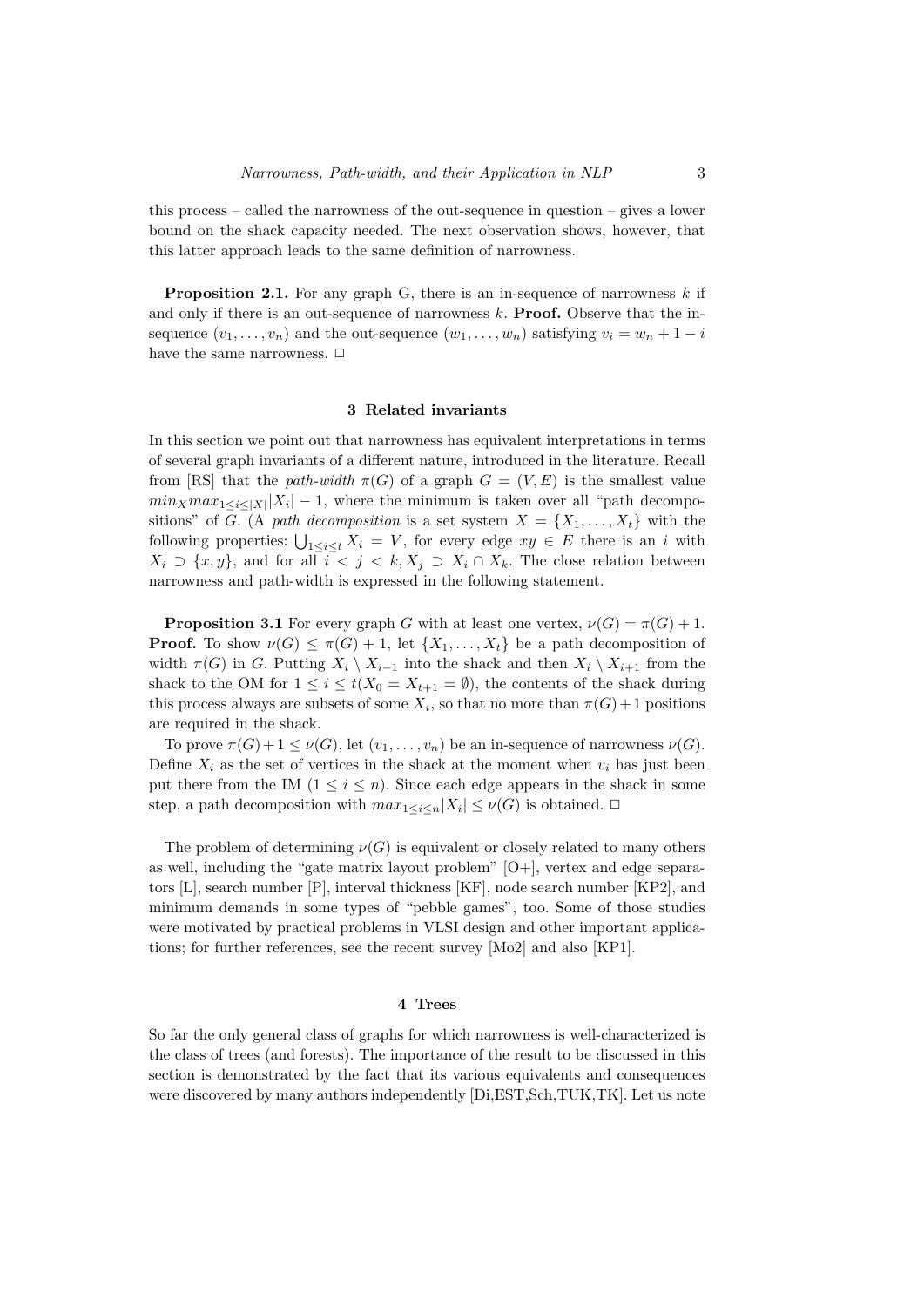that [TK] was one of the earliest presentations of the theorem, and that our proof is one of the shortest.

For a vertex v, an edge e, and a subgraph F of a graph G denote by  $G - v$ ,  $G - v$ e,  $G/e$ , and  $G - F$  the graph obtained by deleting v, deleting e, contracting e, and deleting the vertices of F, respectively. Define the classes  $\mathbf{T}_k$  of trees  $(k \geq 2)$ recursively as follows. Let  $T_2 = \{K_2\}$  (i.e. just one graph with two vertices and one edge), and let  $T \in \mathbf{T}_{k+1}$  if and only if T has a vertex v of degree 3 such that each of the three connected components of  $T - v$  belongs to  $\mathbf{T}_k$ .

**Theorem 4.1.** A tree T has  $\nu(T) \geq k(k \geq 2)$  if and only if T is contractible to some  $T^* \in \mathbf{T}_k$ . In particular, edge contraction does not increase  $\nu(T)$ , and every tree T satisfying  $\nu(T/e) < \nu(T)$  for all edges e has precisely  $(5 \cdot 3^{\nu(T)-2} - 1)/2$ vertices.

The crucial notion in our proof (closely related in flavor to the one of [Sch]) is the concept of p-strong edges. We say that an edge  $e$  is p-strong in a tree  $T$  if both connected components of  $T - e$  have narrowness  $\geq p$ . For  $p \geq 1$ ,  $T(p)$  denotes the subgraph formed by the p-strong edges of T (hence  $T(1) = T$ ).

**Lemma 4.2.** If  $T(p)$  is non-empty, then it is connected, and each component  $T'$ of  $T - T(p)$  has  $\nu(T') < p$ .

**Proof.** Any two non-adjacent edges  $e'$ ,  $e''$  of  $T(p)$  are joined by a path P in T. For any edge  $e \in P$ , each component C of  $T - e$  entirely contains a component of  $T - e'$ or  $T - e''$ , implying  $\nu(C) \geq p$  since e' and e'' both are p-strong. Thus,  $T(p) \supset P$ and consequently  $T(p)$  is connected. For  $e \notin T(p)$ , one of the two components of  $T - e$  contains  $T(p)$ , so that the other must have narrowness  $\lt p$  for e is assumed not to be p-strong.  $\Box$ 

Proof of Theorem 4.1. We apply induction on narrowness, and on the number of vertices, too. For  $k = 2$  the statements are obvious, so we assume  $\nu(T) = k \geq 3$ . Let p be the largest integer for which  $T(p)$  is non-empty. If  $T(p)$  is a path, say of vertices  $x_1, \ldots, x_t$ , then we claim  $\nu(T) = p$  holds. Indeed, an in-sequence of narrowness p is obtained as follows. Put  $x_1$  into the shack first. If  $x_i$  is in the shack, but  $x_{i+1}$  isn't, then take in-sequences of narrowness at most  $p-1$  –by Lemma 4.2– for those components of  $T - T(p)$  one by one which are joined to  $x_i$  (at any step, all vertices in the shack, other than  $x_i$ , belong to the same component). Then put  $x_{i+1}$  into the shack and move  $x_i$  to the OM.

If  $T(p)$  is not a path, then  $\nu(T) = p + 1$  holds. To prove  $\nu(T) \leq p + 1$ , let  $e \in T(p)$  be an edge such that a component  $T[e]$  of  $T - e$  has  $\nu(T[e]) > p$ , and  $T[e]$ is minimal under inclusion. (The other component has  $\nu \leq p$  by the choice of p. Moreover, if such an e does not exist, then the inequality  $\nu(T) = p + 1$  is obvious.) By the minimality of  $T[e]$ ,  $\nu(T') \leq p$  holds for every component  $T'$  of  $T - v$  for  $v := e \cap T[e]$ . Hence, an in-sequence of narrowness  $\leq p+1$  can be found, starting with  $v$ , and taking those components one by one.

To prove  $\nu(T) \geq p+1$ , let  $v \in T(p)$  be a vertex of degree  $\geq 3$ ,  $T_i(i = 1, 2, 3)$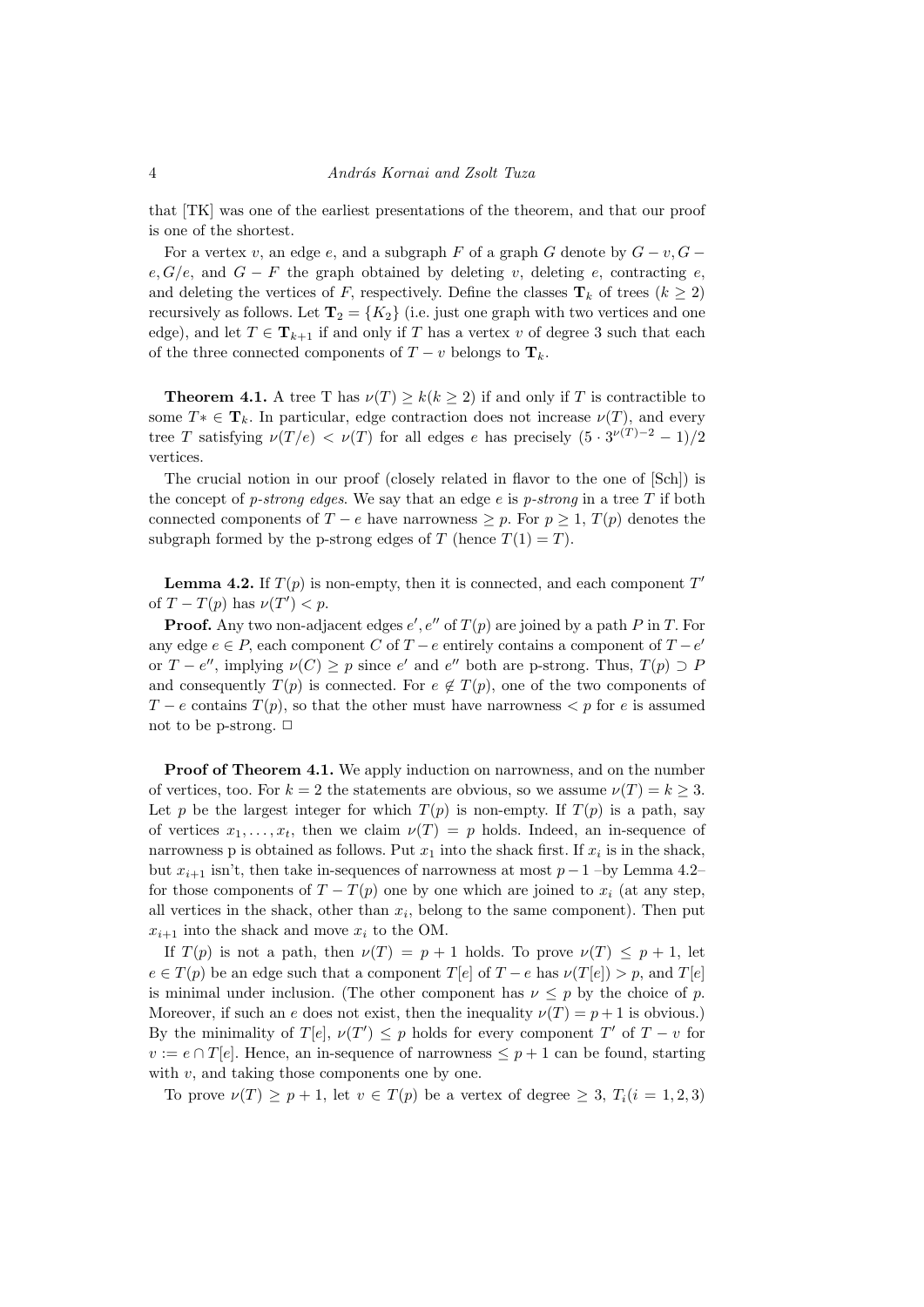three components of narrowness p in  $T - v$ , and  $(v_1, \ldots, v_n)$  an in-sequence with  $\nu(v_1, \ldots, v_n) = \nu(T)$ . There are subscripts  $j(i)$  such that the shack contains at least p vertices of  $T_i$  when  $v_{i(i)}$  appears in the shack. In addition, assuming  $j(1) < j(2)$ j(3), the shack contains at least one vertex of  $T'' := \{T_1\} \cup \{T_3\} \cup \{v\}$  when  $v_{j(2)}$ is moved into the shack, since T'' is connected and  $v_{j(2)}$  separates  $v_{j(1)}$  from  $v_{j(3)}$ in the in-sequence. Thus,  $\nu(T) \geq p+1$  follows.

If  $T(p)$  is not a path, i.e.  $p = k-1$ , then the three components  $T_i$  are contractable to some members of  $\mathbf{T}_{k-1}$ , and those parts with v provide a  $T^* \in \mathbf{T}_k$ . Otherwise, if  $T(p) \neq \emptyset$  is a path,  $p = k$ , then contract  $T(p)$  to just one vertex. Since the graph obtained still has narrowness k, (for it contains a component of  $T - e$  as a subgraph, where e is an endedge of  $T(p)$ , the existence of a  $T*$  follows by induction on the number of vertices.

If contraction could increase  $\nu(T)$ , say  $k = \nu(T) < \nu(T/e)$  held for some edge e, then the contracted tree  $T/e$  of T would be contractible to a member of  $T_{k+1}$ , implying the contradiction  $\nu(T) > k$ . Finally, the recursion  $f(k) = 3f(k-1) + 1$ with  $f(2) = 2$  implies that the members of  $\mathbf{T}_k$  have precisely  $(5 \cdot 3^{k-2} - 1)/2$  vertices.  $\Box$ 

In the previous proof we tacitly applied the obvious fact that vertex (and edge) deletion does not increase  $\nu(G)$ . We note that the same property holds for edge contractions as well – not only for trees, proved above, but also for every graph, see [Tu]. According to the facts described in Section 1, for applications in linguistics it would be of definite interest to know the structure of graphs with narrowness  $\leq$  7 (i.e. with path-width  $\leq$  6). Further open problems related to narrowness and path-width are raised in [Tu].

#### References

- [Ch] K. Church, On memory limitations in natural language processing, Technical Report TR-245, MIT Laboratory for Computer Science (1980)
- [DI] P. Duchet and G. Ikorong, La largeur d'un arbre, lecture at 4'eme Colloque International en Théorie des Graphes et Combinatoire, Marseille-Luminy, F rance (1990)
- [EST] J.A. Ellis, I.H. Sudborough, and J.S. Turner, Graph separation and search number, preprint, Northwestern Univ. and Washington Univ. (1984); extended version to appear.
- [FBG] J. Fodor, Th. Bever, and M.F. Garrett, The Psychology of Language, McGraw-Hill, New York (1974)
- [KF] T. Kashiwabara and T. Fujisawa, NP-completeness of the problem of finding a minimum-clique-number interval graph containing a given graph as a subgraph, in: Proc. ISCAS (1979) 657-660.
- [KK] L. Kálmán and A. Kornai, Pattern matching, manuscript, Institute of Linguistics, Hungarian Academy of Sciences (1984), and lecture at the University of Vienna Syntax Workshop (1985)